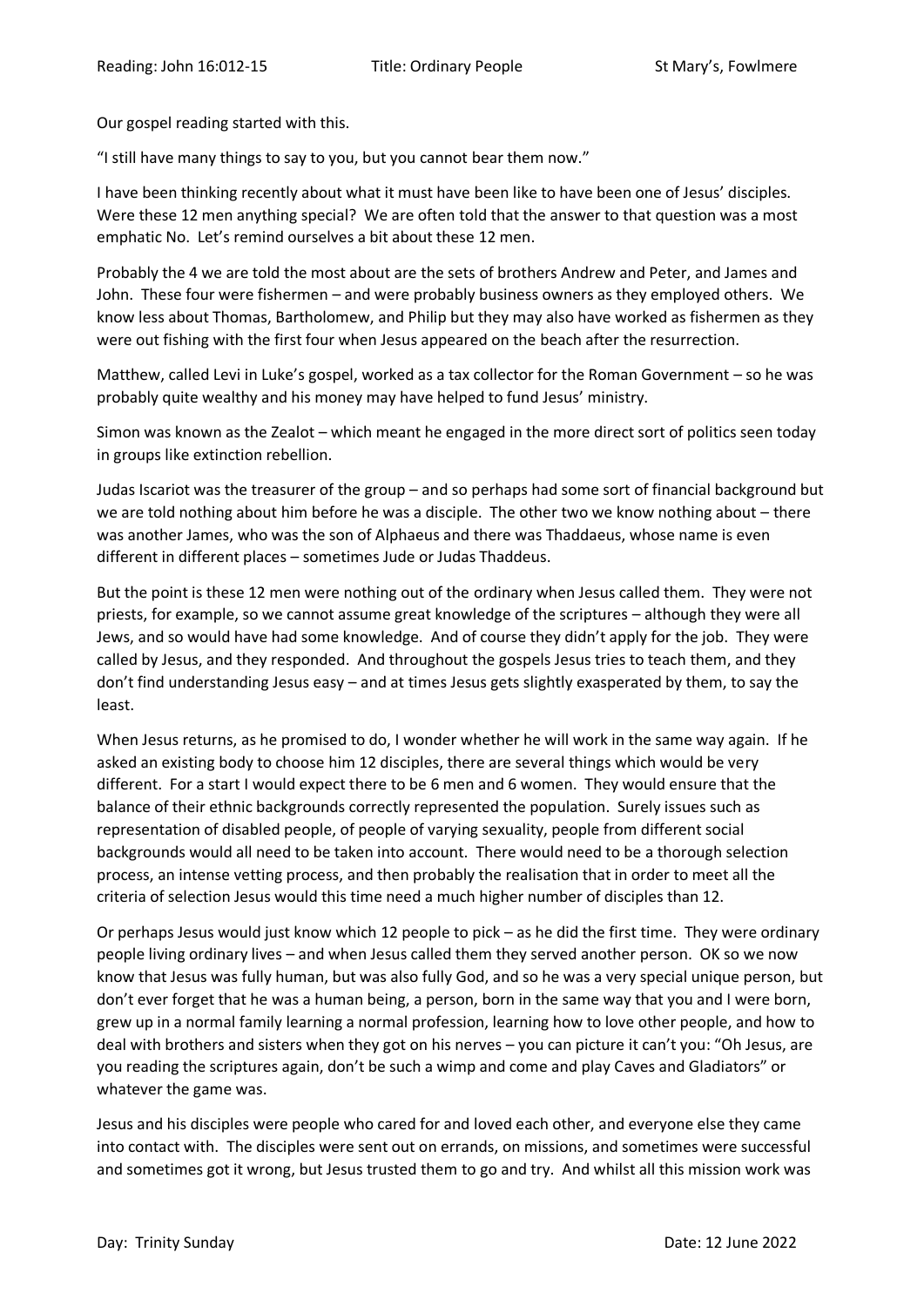going on Jesus taught them so that when he was no longer with them they would be able to carry on his work – even if at that stage they didn't understand that he was going to leave them as soon as he did.

"I still have many things to say to you, but you cannot bear them now."

So is this Jesus getting exasperated? Jesus says this at the end of a teaching session in which Jesus tells the disciples that one of them is going to betray him, Jesus tells Peter that he will deny him, Jesus tells them all that the way to God is through himself, Jesus says he will ask his Father to send them the Holy Spirit, and Jesus talks about himself being the True Vine, and that his father removes any branches that do not bear fruit. Now, if I was a disciple and Jesus had just warned me that if I was branch of the True Vine that was not up to the job I would be removed, and then Jesus said,

"I still have many things to say to you, but you cannot bear them now."

should I not be at least a little worried? Is Jesus saying that the disciples are not up to the job? Absolutely not. Verse 13 starts to show us what he means. "When the Spirit of truth comes, he will guide you into all the truth; for he will not speak on his own, but will speak whatever he hears, and he will declare to you the things that are to come." Before we consider that in detail let's go back to the people issue. Jesus was a person. The disciples were people. The Holy Spirit is not just some vague magical thing floating around somewhere, but is a person as well – yes a person that we cannot see, but the only way that the disciples could understand the Spirit of Truth – or the Holy Spirit as we know him, is to treat him as a person. Jesus says, "When the Spirit of truth comes, he will guide you into all the truth; for he will not speak on his own, but will speak whatever he hears, and he will declare to you the things that are to come." Now I know some people will immediately say, why does the Holy Spirit have to be a man? And the answer is he doesn't – in the same way that God should never be seen as either male or female, the Holy Spirit likewise should be seen as neither male nor female, but to stress that the Holy Spirit is a person, we cannot refer to the Holy Spirit as it.

But back to what Jesus has just said. Jesus is not giving them anymore teaching at this stage – because they don't need it at this point, and when they do, Jesus will ask God to send the Holy Spirit to tell them what they need to know. The Holy Spirit will be there to make these ordinary people capable of carrying on Jesus' work.

And that is why we have this passage as a gospel reading on Trinity Sunday. It brings the three parts of God together – God the Son, Jesus, will ask God the Father, to send God the Spirit to show the disciples what they need. The three people of God would show his disciples what they need to know.

And nothing, nothing, has changed about the Holy Spirit since then.

We are ordinary people trying to be good followers of Jesus Christ. That is not always easy. There are often many things which we don't understand. There are many times when we don't know what to do. There are times when we get things right and there are times when we get things wrong. There are times when we are sent out on errands, on missions, and sometimes we are successful and sometimes we get it wrong, but Jesus trusts us to go and try. And that same Holy Spirit is there to enable us ordinary people to carry on Jesus' work. When those 12 disciples died, Jesus' ministry didn't stop – we are now carrying it on because of the help that the Holy Spirit gives us.

But let's go back to that opening line of the Gospel reading again.

"I still have many things to say to you, but you cannot bear them now."

The 12 disciples were, yes with some difficulty, always learning from Jesus. By the time the Holy Spirit came to help them they had learned a huge amount. So we must follow that example. We must never